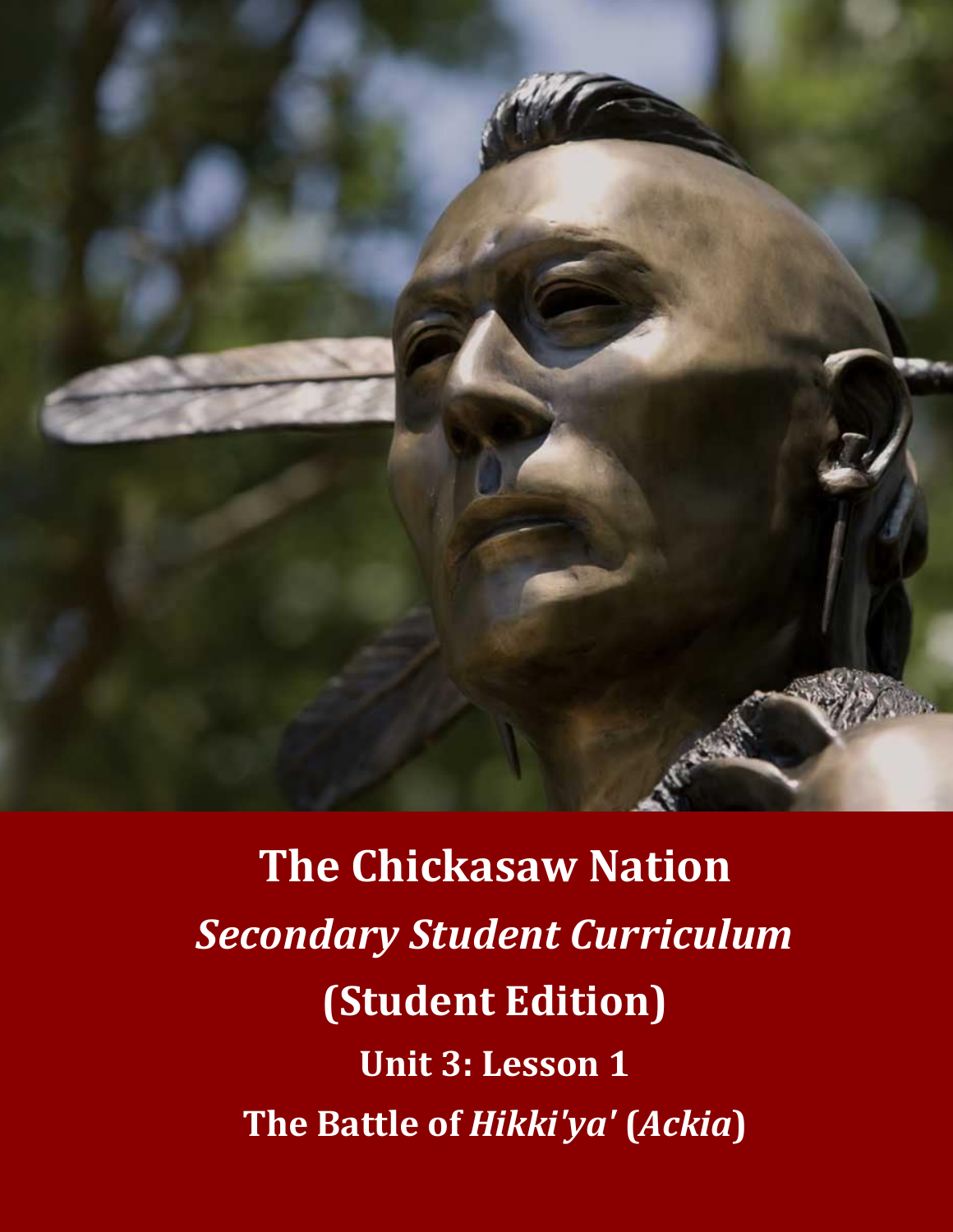# **Table of Contents**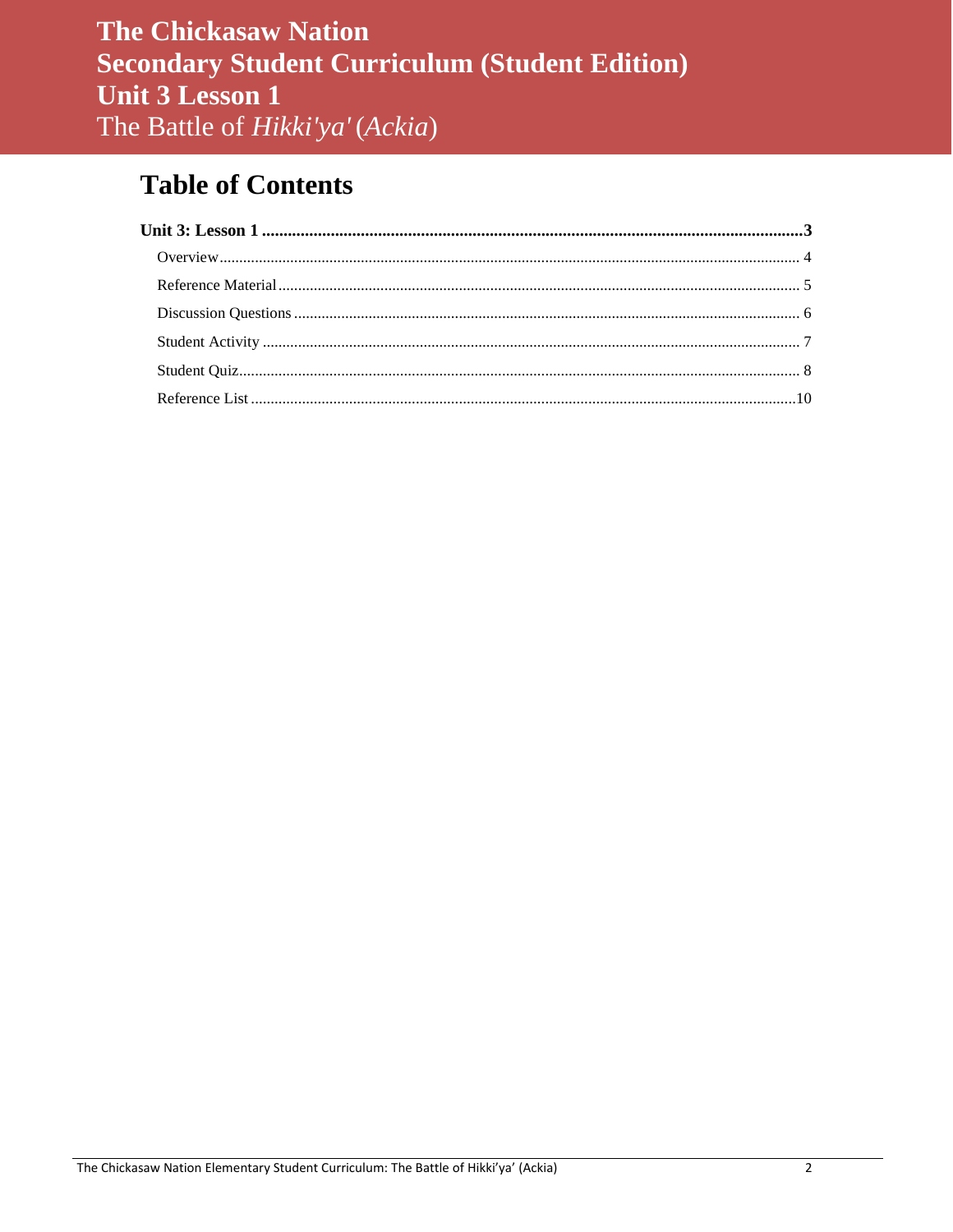# <span id="page-2-0"></span>**Unit 3: Lesson 1 The Battle of** *Hikki'ya'* **(***Ackia***)**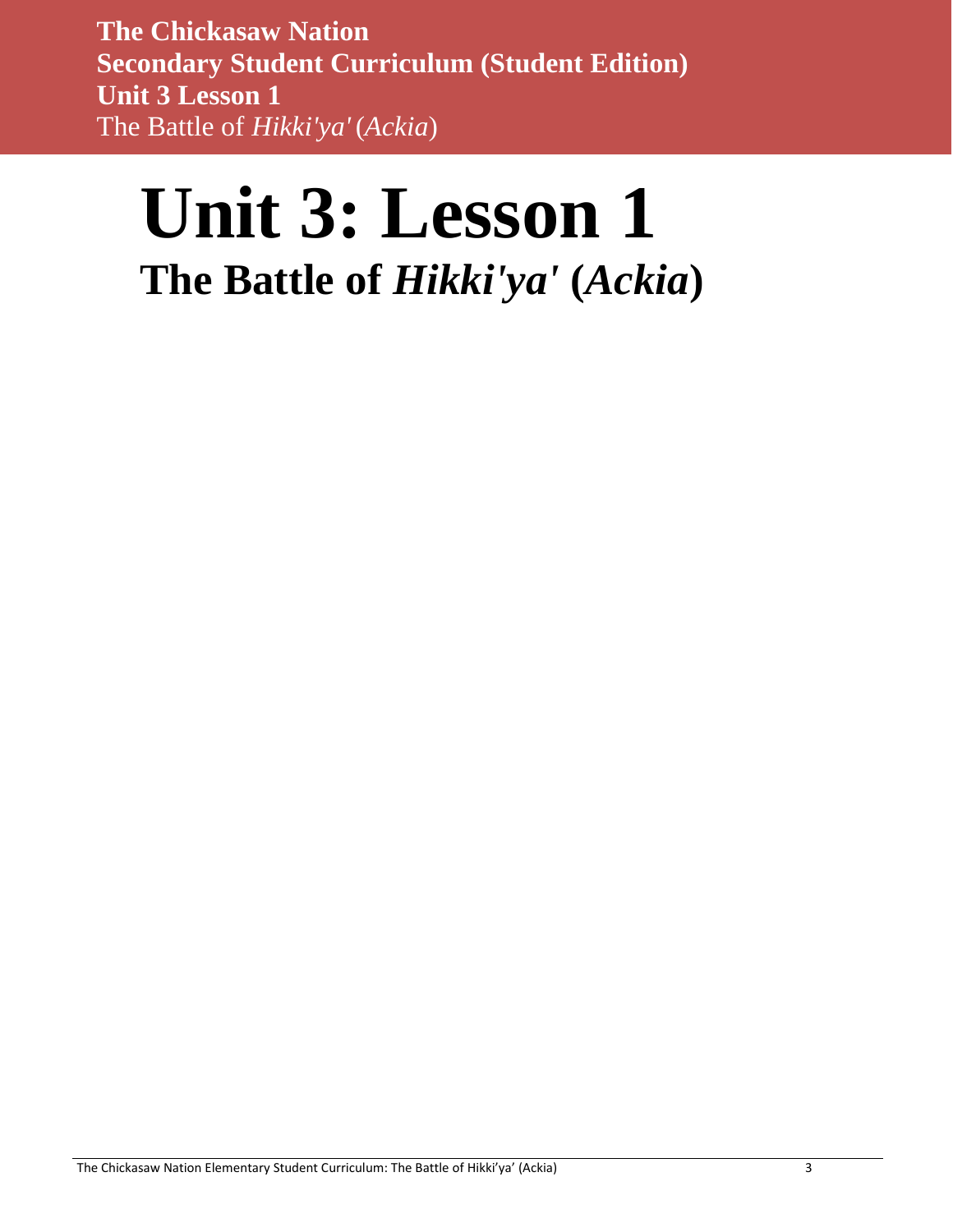### <span id="page-3-0"></span>**Overview**

*Chokma* (Hello),

Thank you for your interest in the Chickasaw Nation Student Curriculum. We are pleased to offer this curriculum that explores our deep history, culture and traditions. Started in 2010 with the development of the Chickasaw Cultural Center, the curricula are designed to inform and educate individuals about the dynamic history of our Chickasaw leaders, monumental events and culture. Chickasaw historians, researchers, archaeologists and other educators, as well as tribal elders, have worked tirelessly to develop this curriculum to share our story.

We are excited to offer Unit 3. Each lesson focuses on a specific event and/or individual throughout the Chickasaw Nation's history and is complete with its own lesson plan, reading material, discussion questions, student activity, student quiz and reference list for convenience. All provided materials have been reviewed and approved by the Chickasaw Nation Department of Culture & Humanities and the Chickasaw Nation Department of Communications & Community Development.

The Chickasaw Nation would like to thank you for your support. If you have any questions, please contact Mr. Joe Thomas, special assistant to the secretary of the Chickasaw Nation Department of Culture and Humanities, at (580) 436-7258 or [joe.thomas@chickasaw.net.](mailto:joe.thomas@chickasaw.net)

*\*The following Oklahoma Academic Standards, as outlined in the Oklahoma State Department of Education's 2014 Social Studies guide, are to be used only as a basic guide. Other standards may be applicable that could be based on a teacher's own interpretation of the lesson material or ability/need to make a conceptual connection:*

### Grade 9

- **Oklahoma History and Government:** *The Foundation, Formation and Transformation of Oklahoma***, Content Standard 1.3:** Compare and contrast the goals and significance of early Spanish, French and American expeditions, including the impact of disease, interactions with Native Americans, and the arrival of the horse and new technologies.
- **Oklahoma History and Government:** *The Foundation, Formation and Transformation of Oklahoma***, Content Standard 1.4:** Compare and contrast cultural perspectives of Native Americans and European Americans regarding land ownership and trading practices.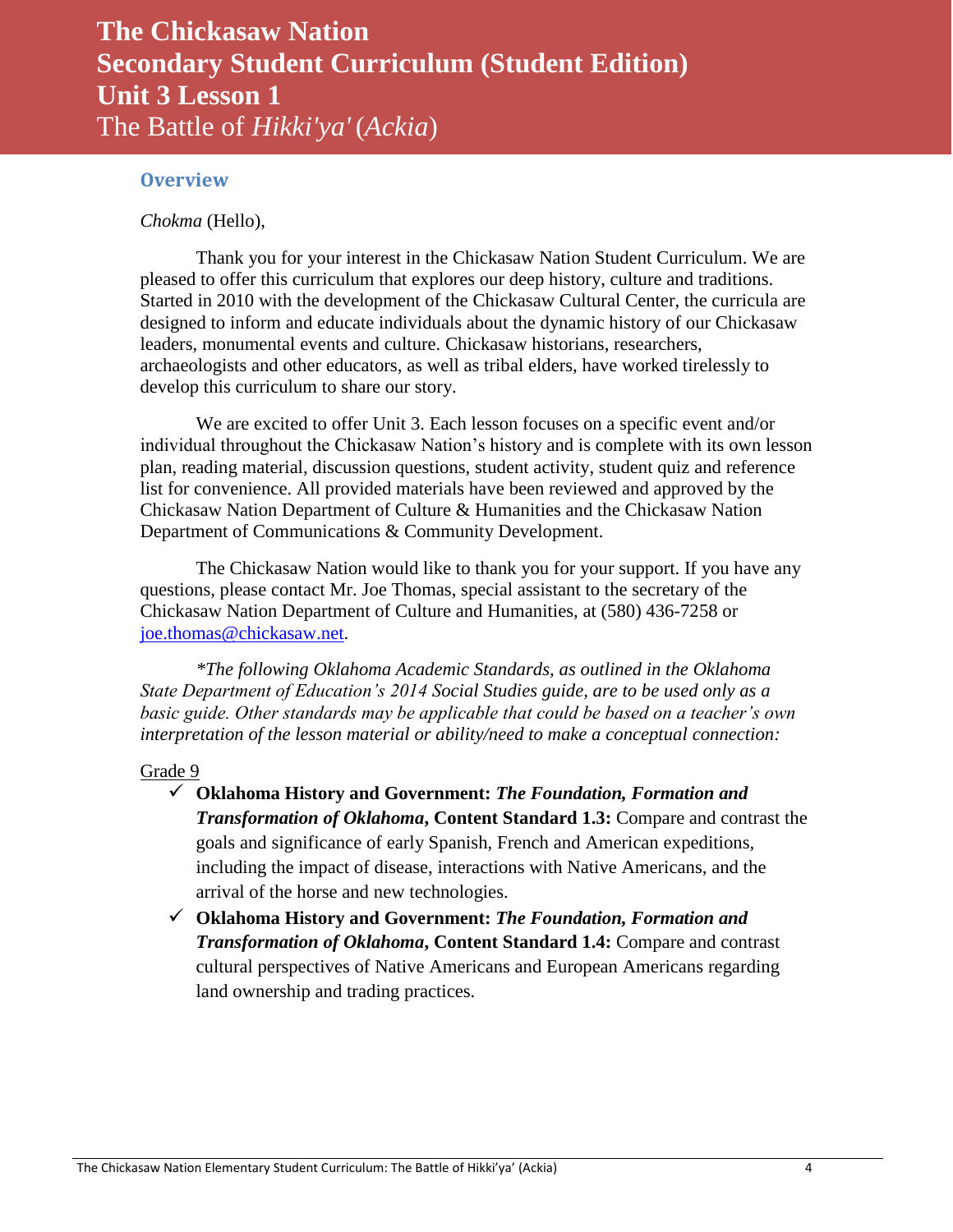## <span id="page-4-0"></span>**Reference Material**

Please refer to the provided PowerPoint presentation.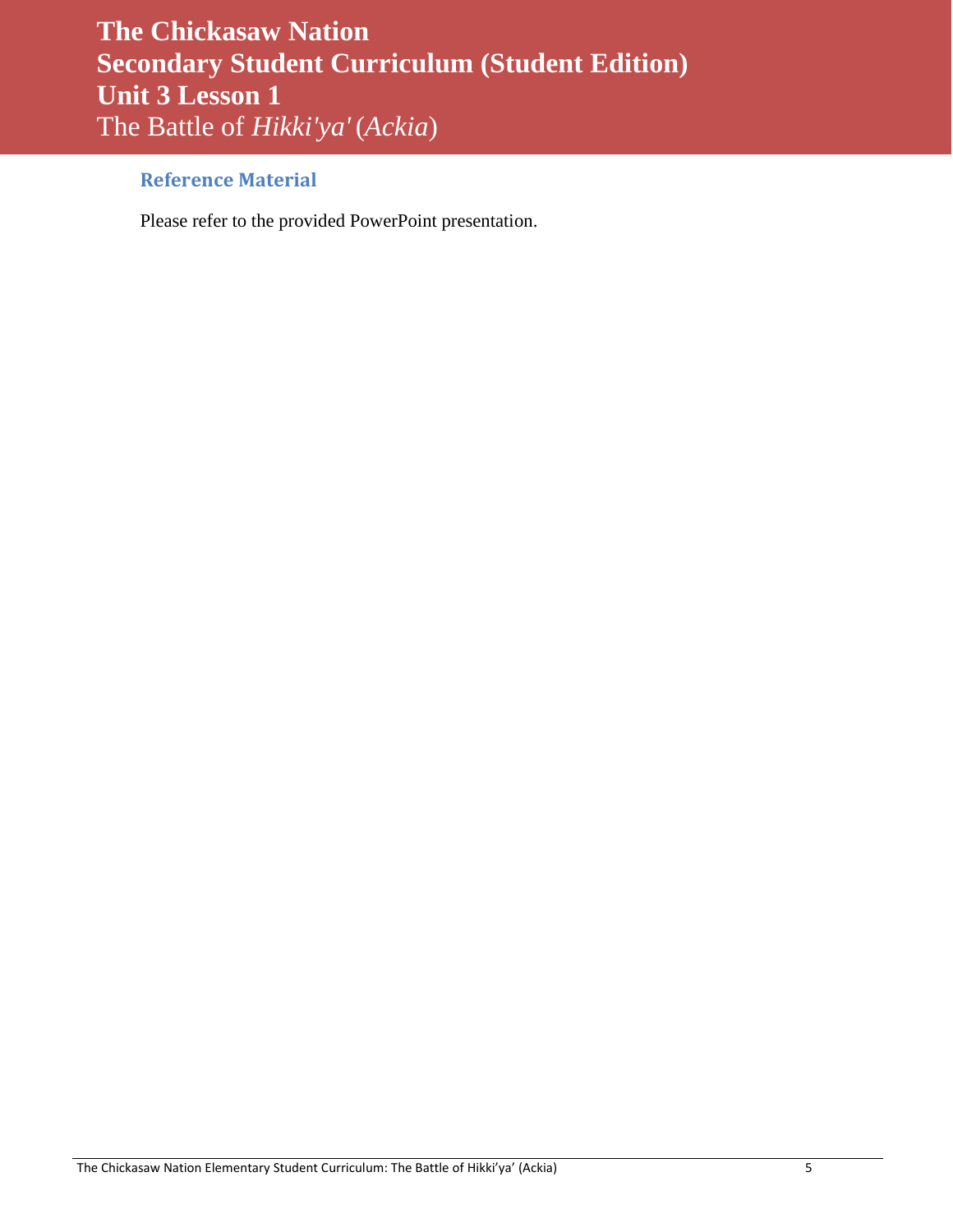### <span id="page-5-0"></span>**Discussion Questions**

1. What events led up to the French driving the Natchez from their homeland?

2. Why did the French seek to destroy the Chickasaw?

3. The Battle of *Hikki'ya'* is most notably remembered as the battle between the Chickasaw and French. However, the Chickasaws were up against additional forces allied with the French. Who were the additional forces fighting against the Chickasaw?

4. The Chickasaws requested peace with the French on several occasions. What was promised from the Chickasaw's request?

5. In your opinion, how did the Chickasaws defeat the French and drive them from Chickasaw Territory?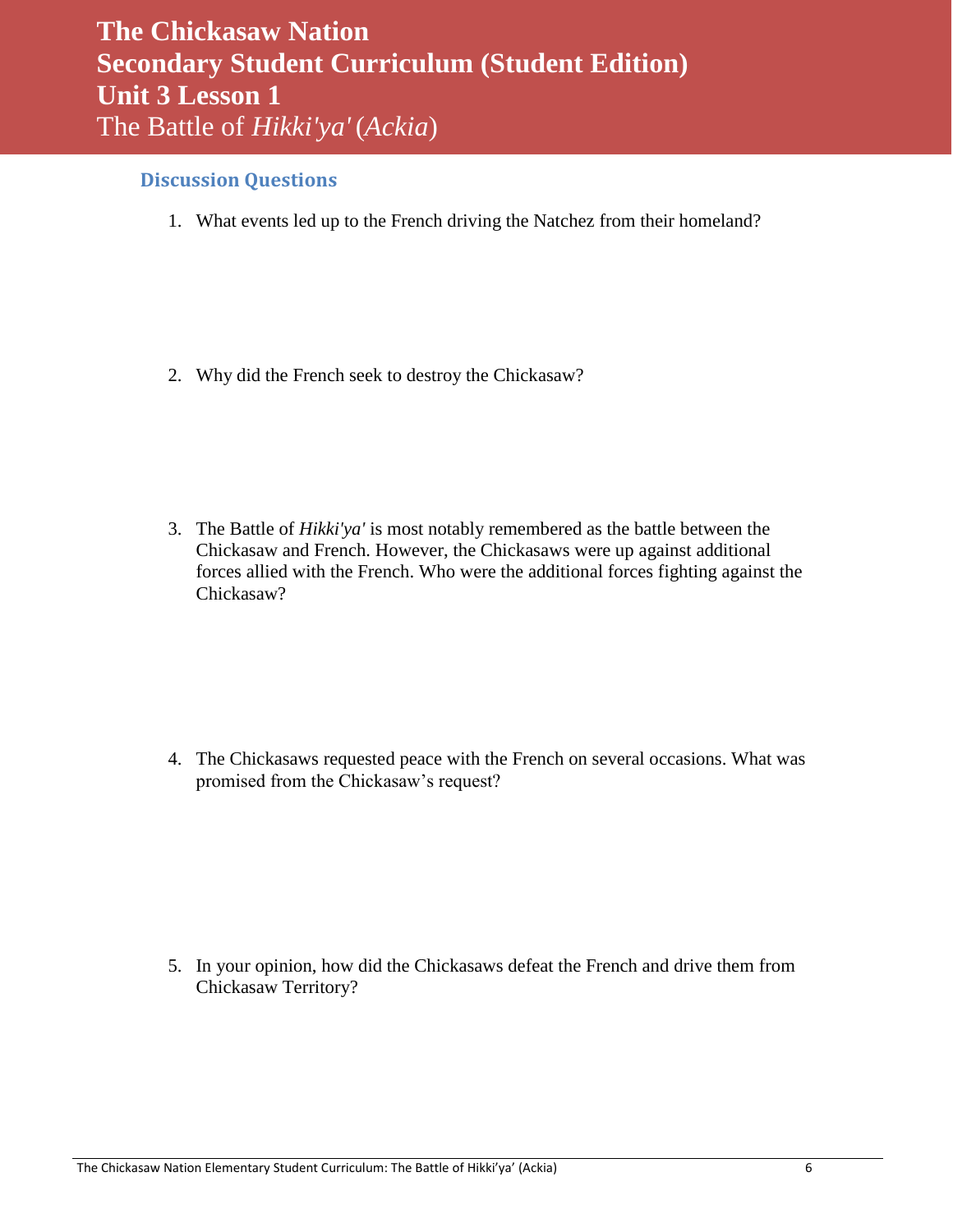# <span id="page-6-0"></span>**Student Activity**

Complete the crossword puzzle below.



#### **Across**

3. Southeastern tribe that protected the Natchez. 6. Chickasaw leader who presided over the village of

- Hikki'ya'. 8. Louisiana governor during the Battle of Hikki'ya'. 12. Launched an attack against the French on
- November 1729.
- 15. Chickasaw village also known as Long Town.
- 16. Allied with the Chickasaw Nation during the 1700s. 18. One of three Chickasaw villages the French tried
- to capture.
- 19. Captain of the French army who died during the Battle of Hikki'ya'.

20. Structures that provided protection to tribal nations.

#### <u>Down</u>

- 1. Another name for the Chickasaw village Ackia.
- 2. The direction the Chickasaw forts leaned.
- 4. Another name for the French and Indian War of 1763
- 5. The month in which the Battle of Hikki'va' took place.
- 7. True or false: The Chickasaw Nation was defeated by the French in 1736.
- 9. Northern tribe that allied with the French.
- 10. Another name for the Chickasaw village Hikki'ya'.
- 11. Southeastern tribe that allied with the French.
- 13. Thick, padded mats equipped by the French army.
- 14. European nation who attacked the Natchez.
- 17. Northern tribe that allied with the French.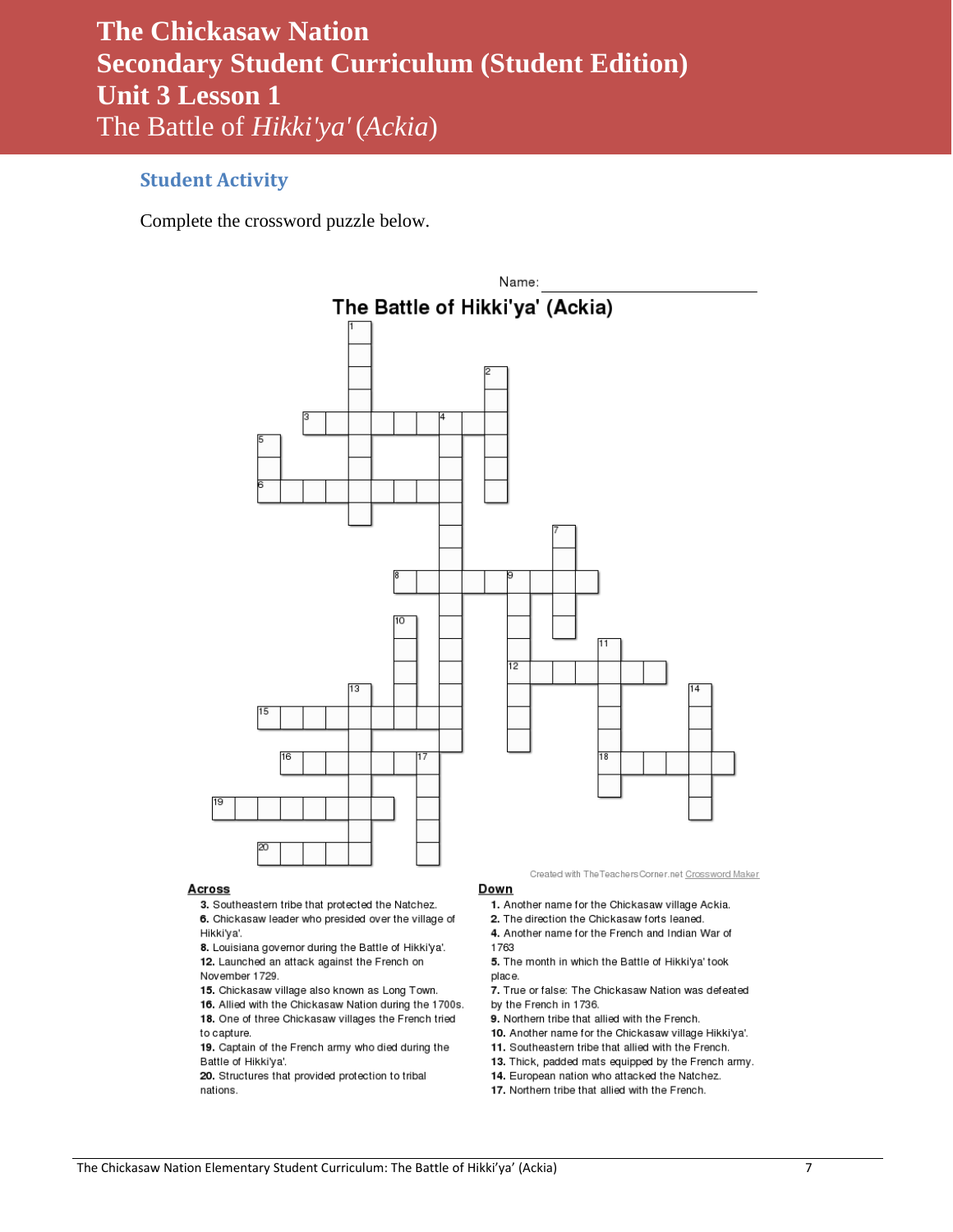### <span id="page-7-0"></span>**Student Quiz**

- 1. What initiated the Battle of *Hikki'ya'*?
	- **a.** Transgressions at Fort Rosalie
	- **b.** The Natchez siding with the Chickasaw
	- **c.** The massacre of a village
	- **d.** The British selling the Natchez people for slaves
- 2. What year did the Natchez launch a revolt against the French, ultimately leading to the Battle of *Hikki'ya'*?
	- **a.** 1769
	- **b.** 1629
	- **c.** 1794
	- **d.** 1729
- 3. Who were the Natchez fighting against during the Battle of *Hikki'ya'*?
	- **a.** British
	- **b.** French
	- **c.** Spanish
	- **d.** English
- 4. From which tribe did the remaining Natchez seek protection?
	- **a.** Chickasaw
	- **b.** Choctaw
	- **c.** Huron
	- **d.** Illinois
- 5. How many French soldiers were involved in the Battle of *Hikki'ya'*?
	- **a.** 500
	- **b.** 700
	- **c.** 1,000
	- **d.** 1,300
- 6. During the battle, who did the French send out first?
	- **a.** Choctaw warriors with bows and arrows
	- **b.** French soldiers with cannons
	- **c.** French-African soldiers with mantlets
	- **d.** French soldiers with guns
- 7. What year did the Natchez seek refuge among the Chickasaws?
	- **a.** 1731
	- **b.** 1729
	- **c.** 1654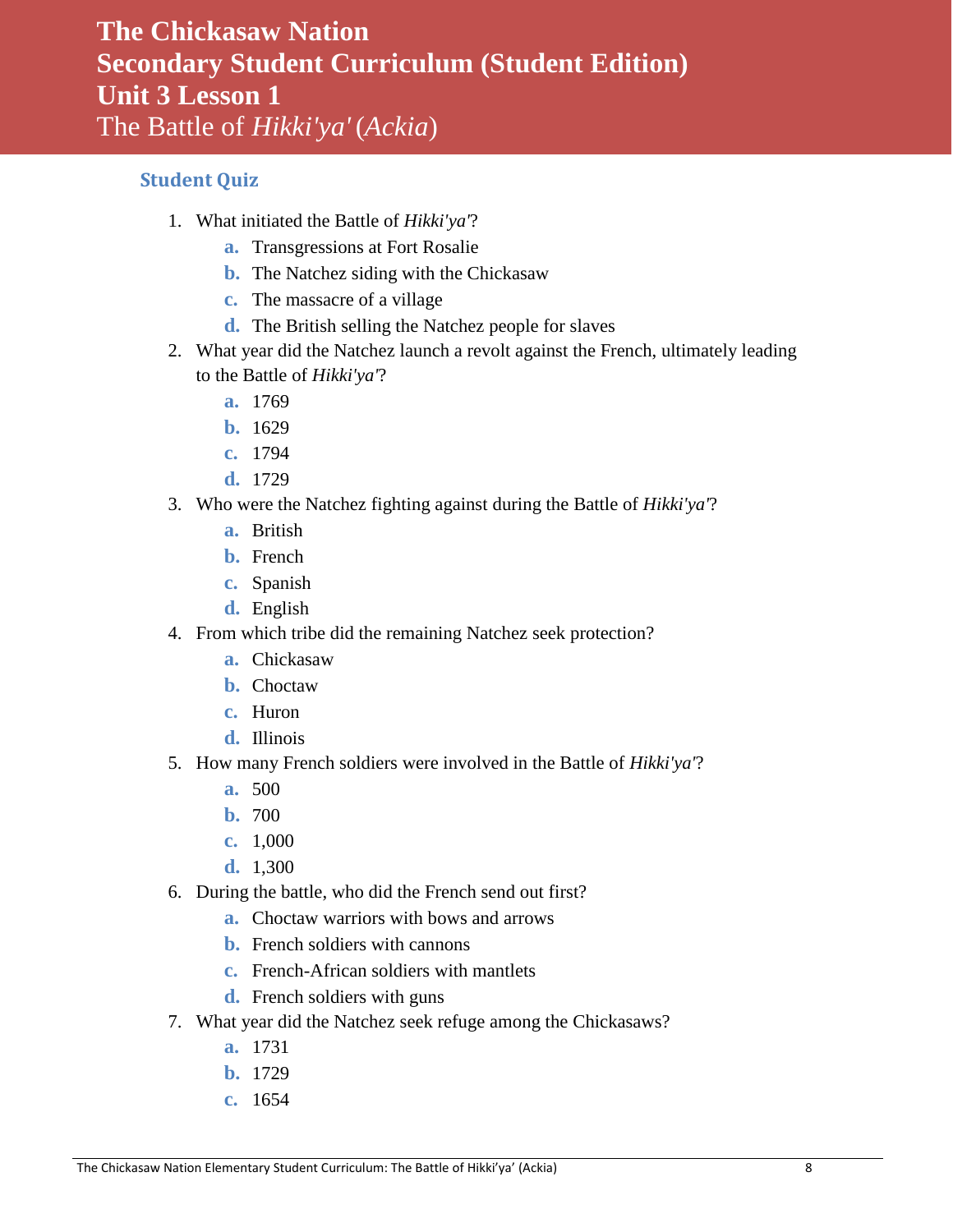### **d.** 1826

- 8. How many Chickasaw villages were the French trying to capture to get to the Natchez?
	- **a.** Two
	- **b.** Three
	- **c.** Five
	- **d.** Seven
- 9. How long did the Battle of *Hikki'ya'* last?
	- **a.** Four years
	- **b.** Seven years
	- **c.** Two years
	- **d.** Five years
- 10. Who was the Chickasaw leader presiding over the village of *Hikki'ya'* during this time?
	- **a.** *Tishominko*
	- **b.** *Piominko*
	- **c.** *Ymahatabe*
	- **d.** *Payamataha*